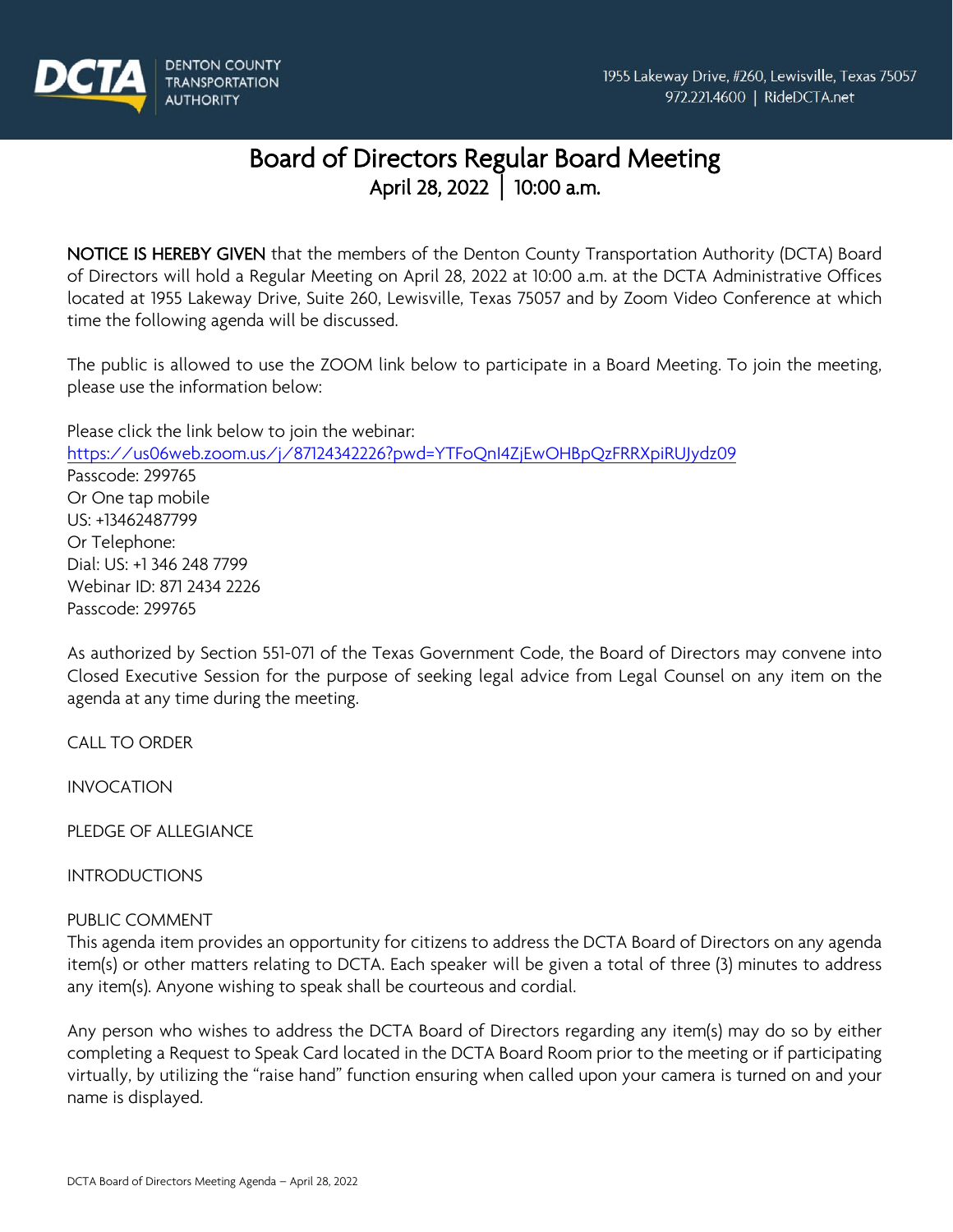

Citizens that are not able to participate in-person or connect virtually to the Zoom meeting must email his or her public comment to [kmorris-perkins@dcta.net](mailto:kmorris-perkins@dcta.net) no later than 3:00 pm on Wednesday, April 27, 2022, to ensure the comment will be read.

The Board of Directors is not permitted to take action on any subject raised by a speaker during Public Comments. However, the DCTA Board of Directors may have the item placed on a future agenda for action; refer the item to the DCTA Administration for further study or action; briefly state existing DCTA policy; or provide a brief statement of factual information in response to the inquiry.

#### CONSENT AGENDA

1. Consider Award of Unarmed Uniformed Security Guard Services for Bus Operations Facility and Downtown Denton Transit Center

(packet pages 8-89) Action Item Backup Information: Memo Exhibit 1: Solicitation 22-03 Exhibit 2: Vets Securing America Proposal Exhibit 3: Evaluation Consensus Average

2. Consider and Approve Extension of Lease Agreement for the Administration Building (packet pages 90-103)

Action Item Backup Information: Memo Exhibit 1: Third Amendment (proposed) Exhibit 2: Second Amendment Exhibit 3 First Amendment

3. Consider Approval of a Memorandum of Understanding (MOU) with Dallas Area Rapid Transit (DART) and Trinity Metro for Rail Liability Insurance Administration (packet pages 104-110)

Action Item Backup Information: Memo Exhibit 1: Memorandum of Understanding

4. Consider approval of Regular Meeting Minutes dated March 7, 2022 and March 24, 2022

(packet pages 111-133)

Action Item Backup Information: Exhibit 1: March 7, 2022 Minutes Exhibit 2: March 24, 2022 Minutes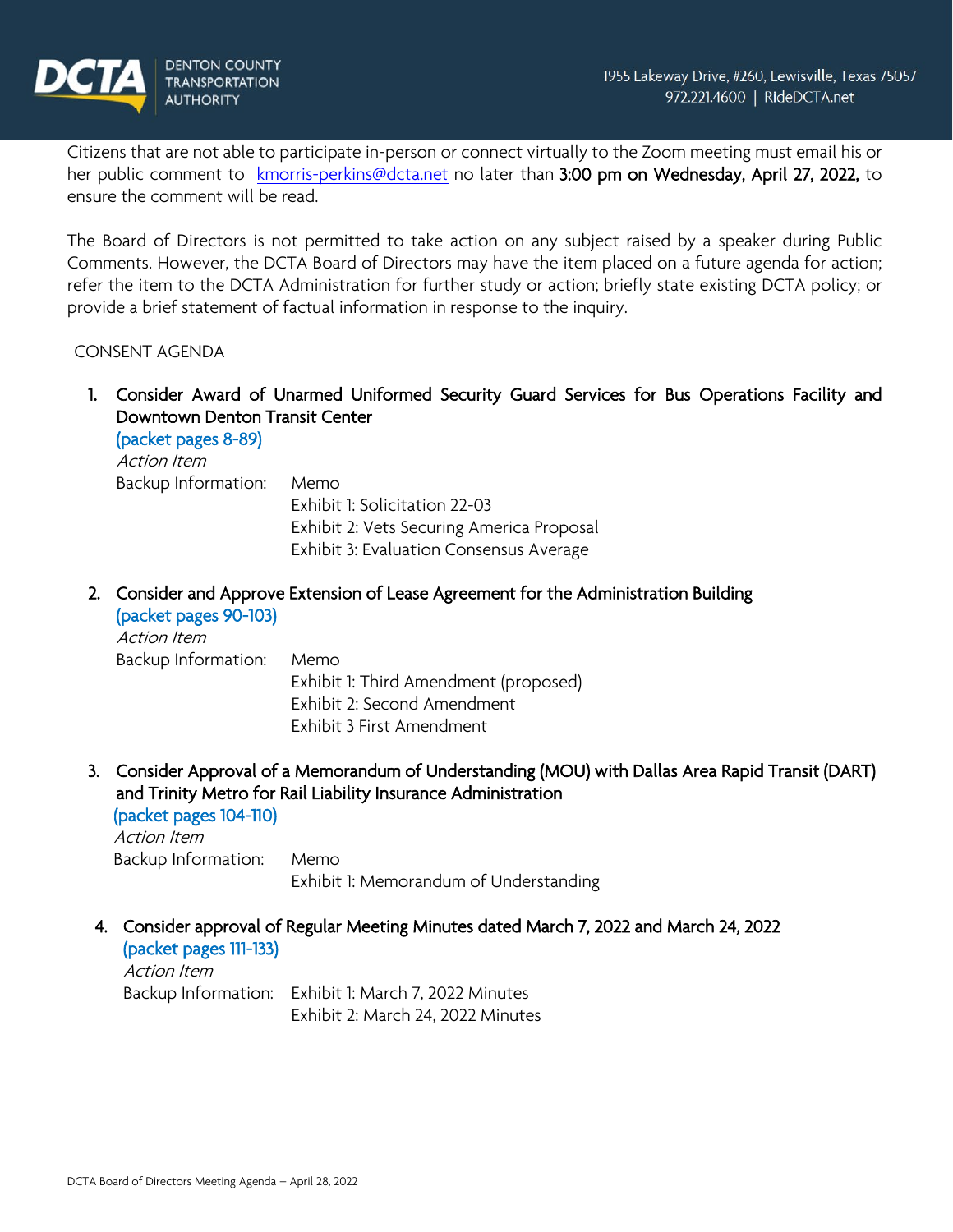

#### REGULAR AGENDA

1. Discuss and Consider Approval of the 2022 Title VI Policy and Approve a Resolution Adopting the Program (packet pages 134-283)

| Action Item              |                                                         |
|--------------------------|---------------------------------------------------------|
| Presenters:              | Gibran Hadj-Chikh, Kittelson & Associates, Inc.         |
|                          | Krista Purser, Kittelson & Associates, Inc.             |
|                          | Athena Forrester, AVP Regulatory Compliance/DBE Liaison |
| Backup Information: Memo |                                                         |
|                          | Exhibit 1: Resolution                                   |
|                          | Exhibit 2: 2022 Title VI Program                        |

#### 2. Discuss Mobility Services Update

#### (packet pages 284-285)

Discussion Item Presenters: Javier Trilla, AVP Innovation and Information Technology Chris Newport, Accenture Ari Luks, Via George Brighten, Via Backup Information: Memo

3. Discuss and Consider Approval of Contract Amendment for Additional GoZone Service Hours and Consider Approval of a Resolution Approving Budget Revision 2022-10B

| (packet pages 286-308) |                                                                   |
|------------------------|-------------------------------------------------------------------|
| Action Item            |                                                                   |
| Presenters:            | Javier Trilla, AVP Innovation and Information Technology          |
|                        | Chris Newport, Accenture                                          |
| Backup Information:    | Memo                                                              |
|                        | Exhibit 1: NTE Amendment and SLA Scenarios                        |
|                        | Exhibit 2: Amendment #6 - Additional GoZone Service Hours and SLA |
|                        | Exhibit 3: Draft Resolution with the following Exhibits:          |
|                        | "A": Option 1 - Budget Revision 2022-10A                          |
|                        | "B": Option 1 - Change in Net Position (DCTA Only)                |
|                        | "B-1": Option 1 - Change in Net Position (DCTA + NTMC Combined)   |
|                        | "C": Option 2 – Budget Revision 2022-10B                          |
|                        | "D": Option 2 – Change in Net Position (DCTA Only)                |
|                        | "D-1": Option 2 – Change in Net Position (DCTA + NTMC Combined)   |

# 4. Discuss Public Involvement Plan as it Relates to Comprehensive Operations and Fare Structure Analysis and General Communications Plan Update

#### (packet page 309)

Discussion Item Presenter: Pamela Burns, Director of Public Involvement and Communications Backup Information: Memo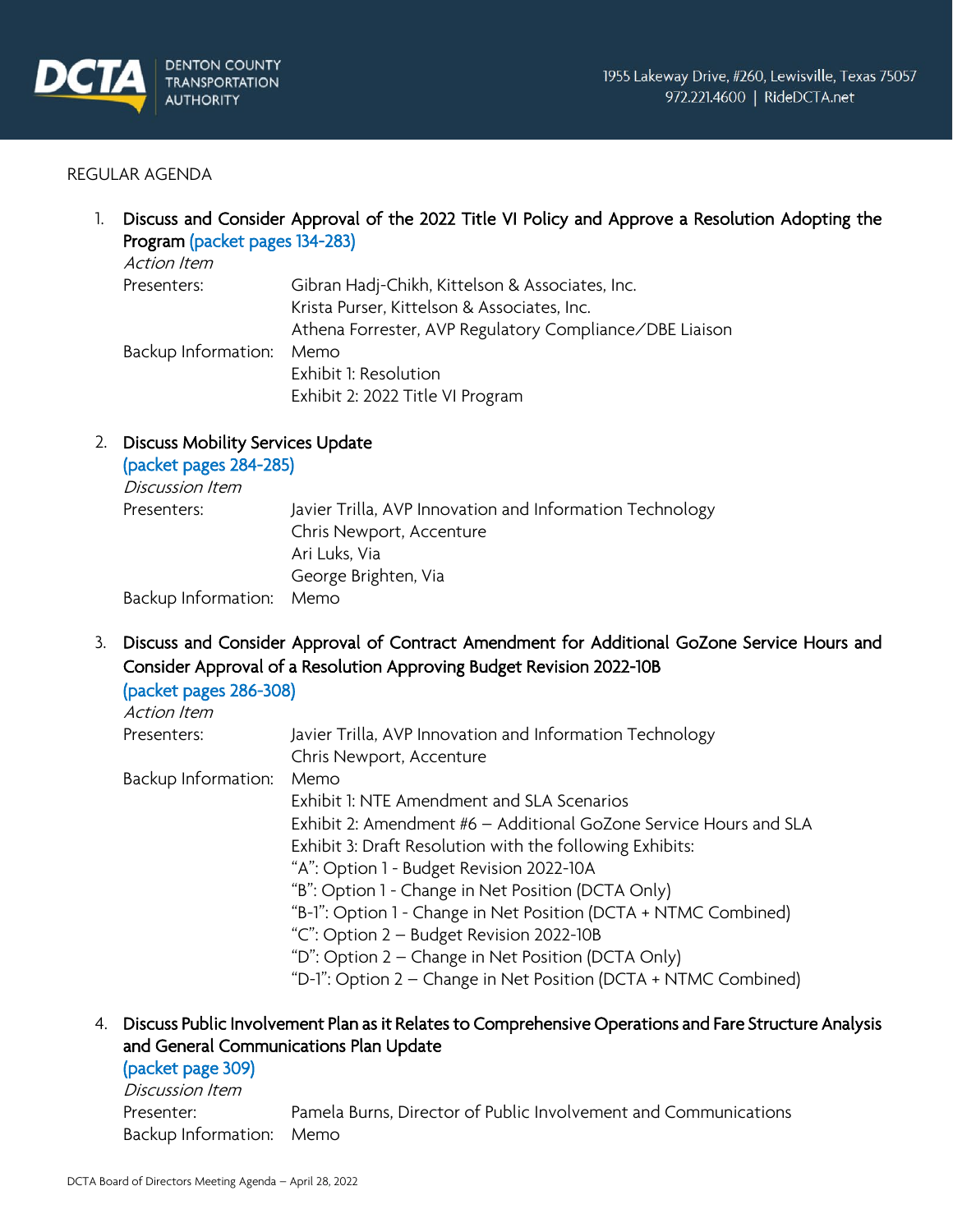

5. Consider Ratification of a Task Order with Accenture LLC, to provide Human Resources Continuity Management Services

(packet pages 310-317)

Action Item Presenter: Paul Cristina, Interim CEO Backup Information: Memo Exhibit 1: Executed Task Order 5

6. Discuss and Consider Approval of Financial Authority to Execute Task Order(s) with Accenture, LLC and Agreement(s) with Robert Half Account Temps for Interim Staffing Support Services (packet pages 318-319)

Action Item Presenter: Paul Cristina, Interim CEO Backup Information: Memo

# 7. Discuss Transformation Initiative and Agency Staffing

(packet page 320) Discussion Item Presenter: Chris Newport, Accenture Backup Information: Memo

8. Consider Award of a Task Order with Lockwood, Andrews, and Newnam (LAN) in the amount of \$138,022 for the A-train Enhancement Study

(packet pages 321-332) Action Item Presenter: Paul Cristina, Interim CEO Backup Information: Memo Exhibit 1: Statement of Work – A-train Enhancement Study

9. Consider Approval of Monthly Financial Statements for March 2022 and Quarterly Reports for Q2 FY2022

# (packet pages 333-360)

| Action Item         |                                                     |                                             |  |
|---------------------|-----------------------------------------------------|---------------------------------------------|--|
| Presenter:          | Marisa Perry, Chief Financial Officer/VP of Finance |                                             |  |
| Backup Information: | Memo 1                                              |                                             |  |
|                     | Exhibit 1(a):                                       | Monthly Financial Statements - March 2022   |  |
|                     | Exhibit 1(b):                                       | Capital Projects Budget Report - March 2022 |  |
|                     | Memo 2                                              |                                             |  |
|                     | Exhibit 2:                                          | Quarterly Investment Report Q2 FY2022       |  |
|                     | Memo 3:                                             | Quarterly Grants Report Q2 FY2022           |  |
|                     |                                                     |                                             |  |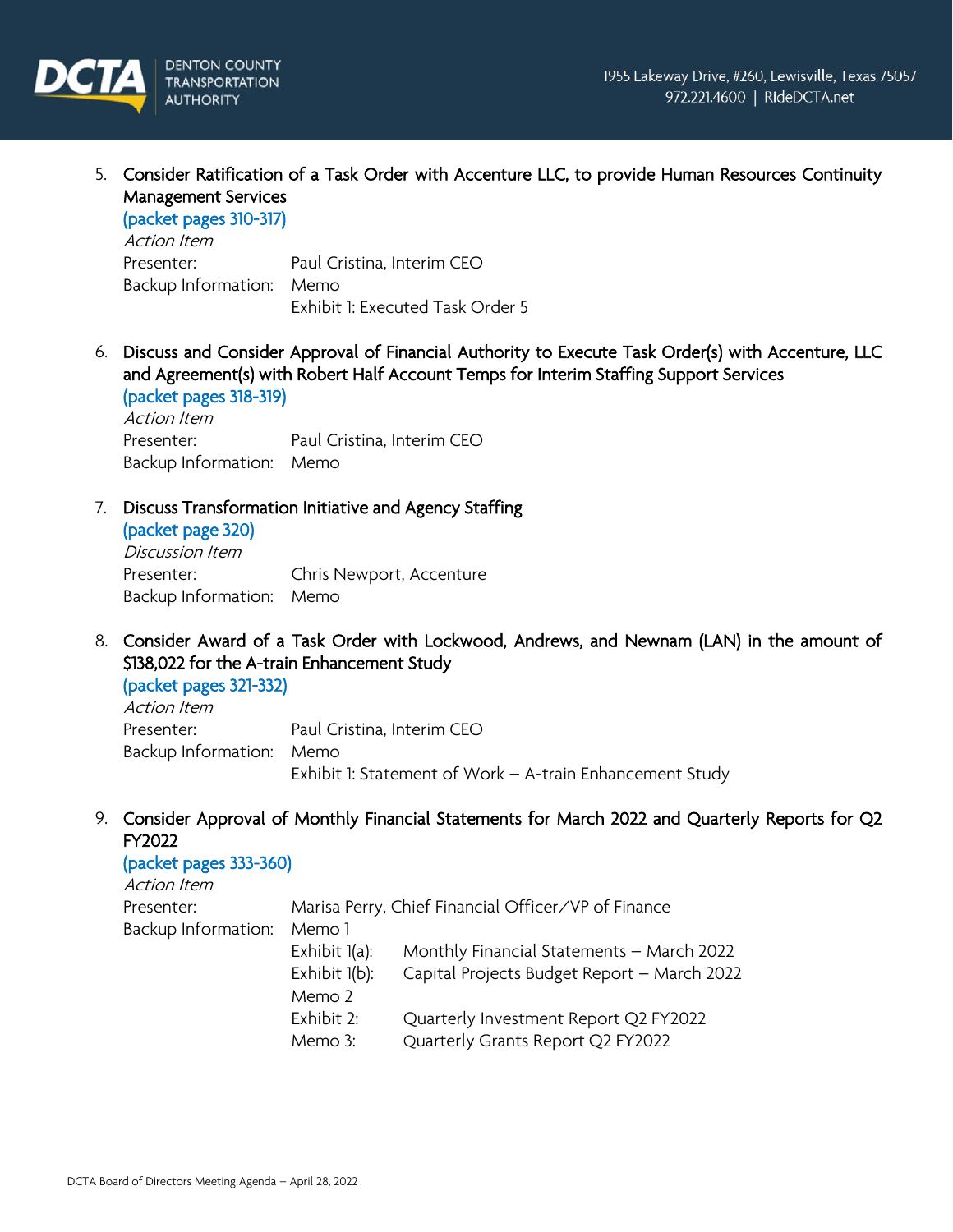

10. Consider and Approve a Third Amendment to the Interlocal Agreement (ILA) with Trinity Metro to Increase the Authorization Amount and Consider and Approve Task Order Increase with Lyft for Alliance

# (packet pages 361-377)

| Action Item         |                                                        |
|---------------------|--------------------------------------------------------|
| Presenter:          | Rusty Comer, Senior Manager of Mobility Services       |
| Backup Information: | Memo                                                   |
|                     | Exhibit 1: Third Amendment to ILA with Trinity Metro   |
|                     | Exhibit 2: Task Order #13.2 Lyft for Alliance Services |

#### 11. Consider Approval of a Resolution Approving Budget Revision 2022-11 (و به مرام م

| (packet pages 378-392) |                                                      |
|------------------------|------------------------------------------------------|
| <b>Action Item</b>     |                                                      |
| Presenter:             | Amanda Riddle, Senior Manager of Budget              |
| Backup Information:    | Memo                                                 |
|                        | Exhibit 1: Resolution with the following Exhibits:   |
|                        | "A": Budget Revision 2022-11                         |
|                        | "B": Change in Net Position (DCTA Only)              |
|                        | "B-1": Change in Net Position (DCTA + NTMC Combined) |
|                        | Exhibit 2: Year-to-Date FY22 Budget Revisions        |

# 12. Federal Legislative Update

# (packet page 393) Discussion Item Presenter: Chris Giglio, Capital Edge Backup Information: Memo

#### 13. Discuss Local and Regional Transportation Updates and Legislative Issues (packet pages N/A)

Discussion Item

# INFORMATIONAL REPORTS

1. Monthly Financial Reports

(packet pages 394-400)

Backup Information: Memo 1: Monthly Sales Tax Receipts Exhibit 1: FY22 Monthly Sales Tax Report Memo 2: Monthly Mobility-as-a-Service Update Memo 3: Budget Information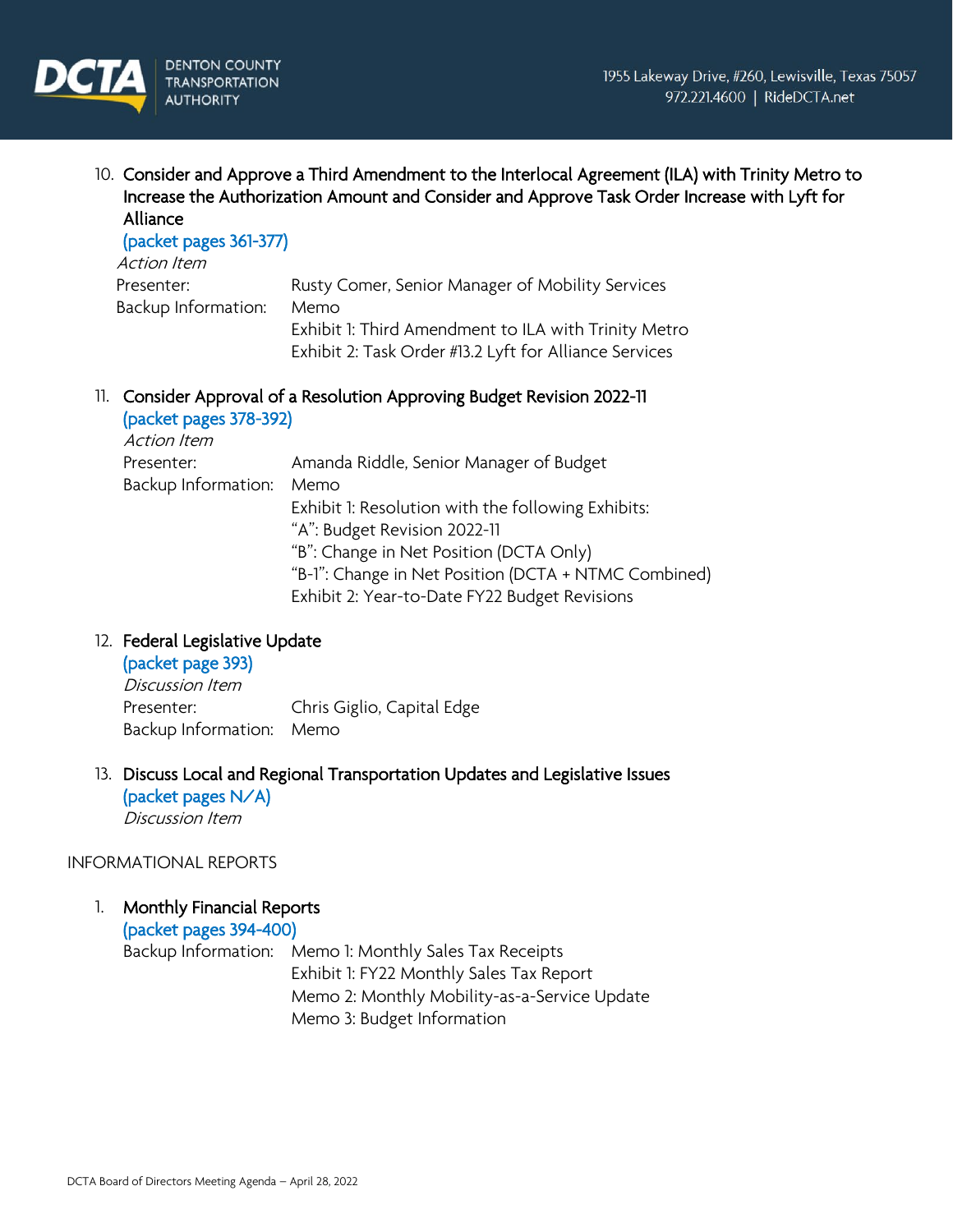

#### 2. Monthly Ridership Reports (packet pages 401-408)

Backup Information: Memo

Exhibit 1: Ridership by Mode – February 2022 Exhibit 2: A-train Year-Over-Year Ridership Comparison Exhibit 3: Connect and GoZone Ridership by Month and Year Exhibit 4: Fixed-Route Ridership – February 2022 Exhibit 5: Connect Ridership Year-Over-Year by Month Exhibit 6: UNT Ridership Year-Over-Year by Month

3. Request for Proposal (RFP) Employee Benefits Broker/Consultant Services (packet page 409) Backup Information: Memo

4. Request for Proposal (RFP) Investment Advisory Services (packet page 410) Backup Information: Memo

# FUTURE AGENDA ITEMS AND BOARD MEMBER REQUESTS

Staff will discuss proposed future agenda items. Board members may request an informational item or action item to be added to the next Board meeting agenda.

Next Board Meeting Date: May 26, 2022 Board Strategic Planning Workshop Date: June 10, 2022

# REPORT ON ITEMS OF COMMUNITY INTEREST

Pursuant to Texas Government Section 551.0415 the Board of Directors may report on following items: (1) expression of thanks, congratulations, or condolences; (2) information about holiday schedules; (3) recognition of individuals; (4) reminders about upcoming DCTA and Member City events; (5) information about community events; and (6) announcements involving imminent threat to public health and safety.

#### CONVENE EXECUTIVE SESSION

The Board may convene the Regular Board Meeting into Closed Executive Session for the following:

- 1. The Board of Directors will convene into Closed Executive Session pursuant to Section 551.074 of the Texas Government Code, Personnel Matters, to deliberate the employment and duties of the Interim Chief Executive Officer.
- 2. The Board of Directors will convene into Closed Executive Session pursuant to Section 551.072 of the Texas Government Code, Real Estate, Deliberation regarding real property – to deliberate the purchase, exchange, lease, or value of real property – 655 East Main Street, Lewisville, Texas.